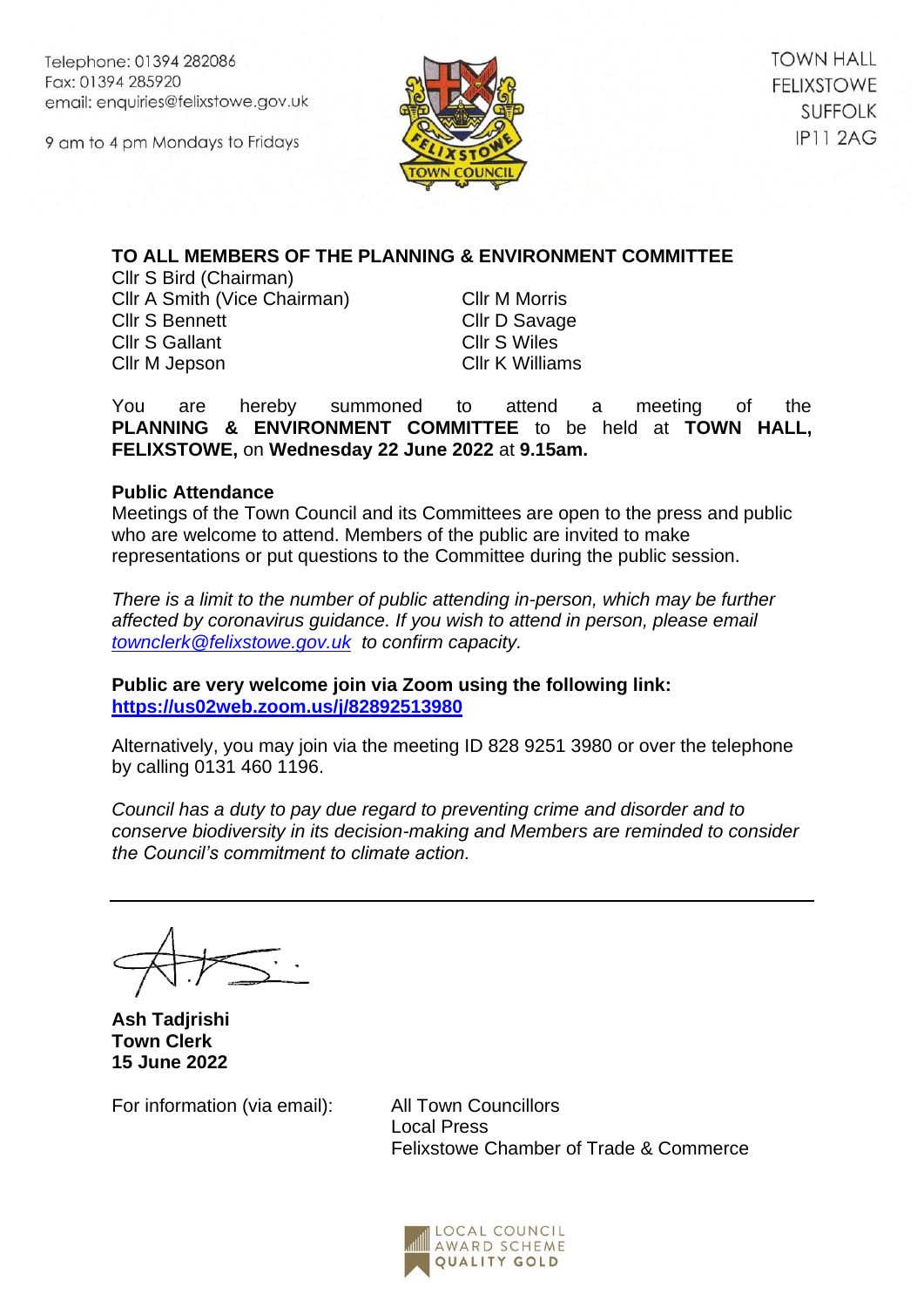# **A G E N D A**

# **1. Public Question Time**

Up to 15 minutes is set aside to allow members of the public (up to three minutes each) to make representations or put questions to the Committee on any relevant matters.

*Members of the public wishing to comment on a specific planning application may be invited to do so, at the direction of the Chairman, immediately prior to consideration of the application.*

# **2. Apologies for Absence**

To receive any apologies for absence.

# **3. Declarations of Interest**

To receive any declarations of interest and to consider requests for dispensations from Members on matters in which they have a disclosable pecuniary interest.

# **4. Confirmation of Minutes**

To confirm the Minutes of the Planning & Environment Committee meeting held on 8 June 2022 as a true record. **(Pages 5-8)**

#### **5. Planning Applications**

To consider the following planning, and other, applications received since the previous agenda:

**a. DC/22/2207/FUL |** External alterations to the existing Lidl foodstore to accommodate a new Deposit Return Scheme (DRS) facility, minor car park reconfiguration and other associated works at Lidl.

#### **Lidl Ltd Haven Exchange**

Applicant: Lidl Great Britain Ltd **[Link to Documents](https://publicaccess.eastsuffolk.gov.uk/online-applications/applicationDetails.do?activeTab=externalDocuments&keyVal=RCQUEMQXLEZ00&prevPage=inTray)**

**b. DC/22/1903/FUL** | Placement of shipping container for food bank supplies into a rear enclosed unused garden of the church. We run a fortnightly pop up food bank, serving approx 80-100 people of limited means. In the church we have outgrown the building for storage, a container has been purchased and donated to the church for this use.

**Christ Church Felixstowe Grange Farm Avenue** Applicant: Mr A Chenery **[Link to Documents](https://publicaccess.eastsuffolk.gov.uk/online-applications/applicationDetails.do?activeTab=externalDocuments&keyVal=RBM8IFQX06O00&prevPage=inTray)**

**c. DC/22/2060/FUL |** Construction of a single storey extension to provide larger kitchen for dining area. To provide utility room and toilet with entrance hallway. **14 Mill Lane**

Applicant: Mr P Pearce **[Link to Documents](https://publicaccess.eastsuffolk.gov.uk/online-applications/applicationDetails.do?activeTab=externalDocuments&keyVal=RC4QYRQX07400&prevPage=inTray)**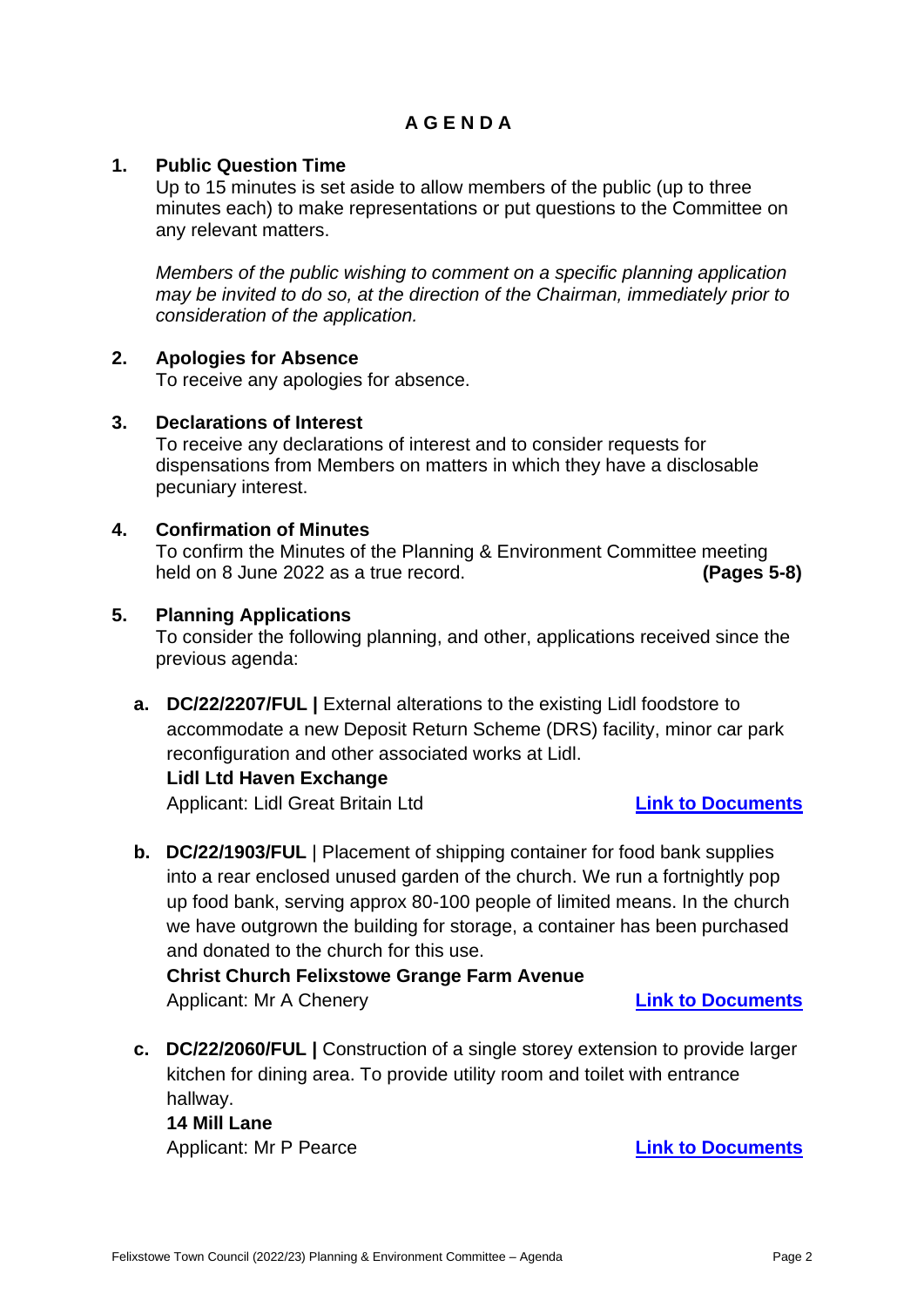- **d. DC/22/2082/FUL** | Extensions, Alterations & Remodelling **Moonfleet The Ferry** Applicant: Mr Woof and Mrs White **[Link to Documents](https://publicaccess.eastsuffolk.gov.uk/online-applications/applicationDetails.do?activeTab=externalDocuments&keyVal=RC6V0VQXL7D00&prevPage=inTray)**
- **e. DC/22/2007/FUL |** Rear Extension **14A Quilter Road** Applicant: Mr & Mrs Lilley **[Link to Documents](https://publicaccess.eastsuffolk.gov.uk/online-applications/applicationDetails.do?activeTab=externalDocuments&keyVal=RBYZMLQXL3500&prevPage=inTray)**
- **f. DC/22/1892/FUL** | Construction of an annexe. **Guitar lodge 165 Grange Road** Applicant: Mr Barratt **[Link to Documents](https://publicaccess.eastsuffolk.gov.uk/online-applications/applicationDetails.do?activeTab=externalDocuments&keyVal=RBKMX2QXKWS00&prevPage=inTray)**
- **g. DC/22/1341/FUL |** The previous approved use of the property was for a for restaurant use which falls within use class E. From the details viewed online and the licence application it has been determined The Skye Lounge is a drinking establishment which would fall within Sui Generis use class. so a change of use is required.

# **55-57 Undercliff Road West**

Applicant: Mr McConnachie, The Skye Lounge Ltd **[Link to Documents](https://publicaccess.eastsuffolk.gov.uk/online-applications/applicationDetails.do?activeTab=externalDocuments&keyVal=R9V54GQXK5L00)**

**h. DC/22/2066/VOC |** Variation of Condition No.2 of DC/19/4513/FUL - Two dwellings - Alteration to previously approved drawings - The purpose being to submit a phasing plan to allow the planning permission to be implemented, and the plots to be developed in stages thus allowing the CIL payments to be staged also.

**Land To Rear Of 49-53 High Road East** Applicant: Mr Butcher **[Link to Documents](https://publicaccess.eastsuffolk.gov.uk/online-applications/applicationDetails.do?activeTab=externalDocuments&keyVal=RC50BNQXL6900&prevPage=inTray)**

- **i. DC/22/2063/LBC |** Listed Building Consent Replace non original windows as the wooden frames are rotten **Lime Tree Cottage 323 High Street Walton** Applicant: Mr Heath **[Link to Documents](https://publicaccess.eastsuffolk.gov.uk/online-applications/applicationDetails.do?activeTab=externalDocuments&keyVal=RC4UR9QXL6500&prevPage=inTray)**
- **j.** DC/22/2180/FUL | Replacement of existing timber framed sash windows (4no. to front elevation and 1no. to side elevation) and french doors (2no. to rear elevation) with like for like double glazed sash windows and french doors. I believe this is in a Conservation area but not a listed building and development agreements requires planning permission for this change. **Apartment 14 Martello Place Golf Road** Applicant: Mr Harper **[Link to Documents](https://publicaccess.eastsuffolk.gov.uk/online-applications/applicationDetails.do?activeTab=summary&keyVal=RCJTMUQXLCK00&prevPage=inTray)**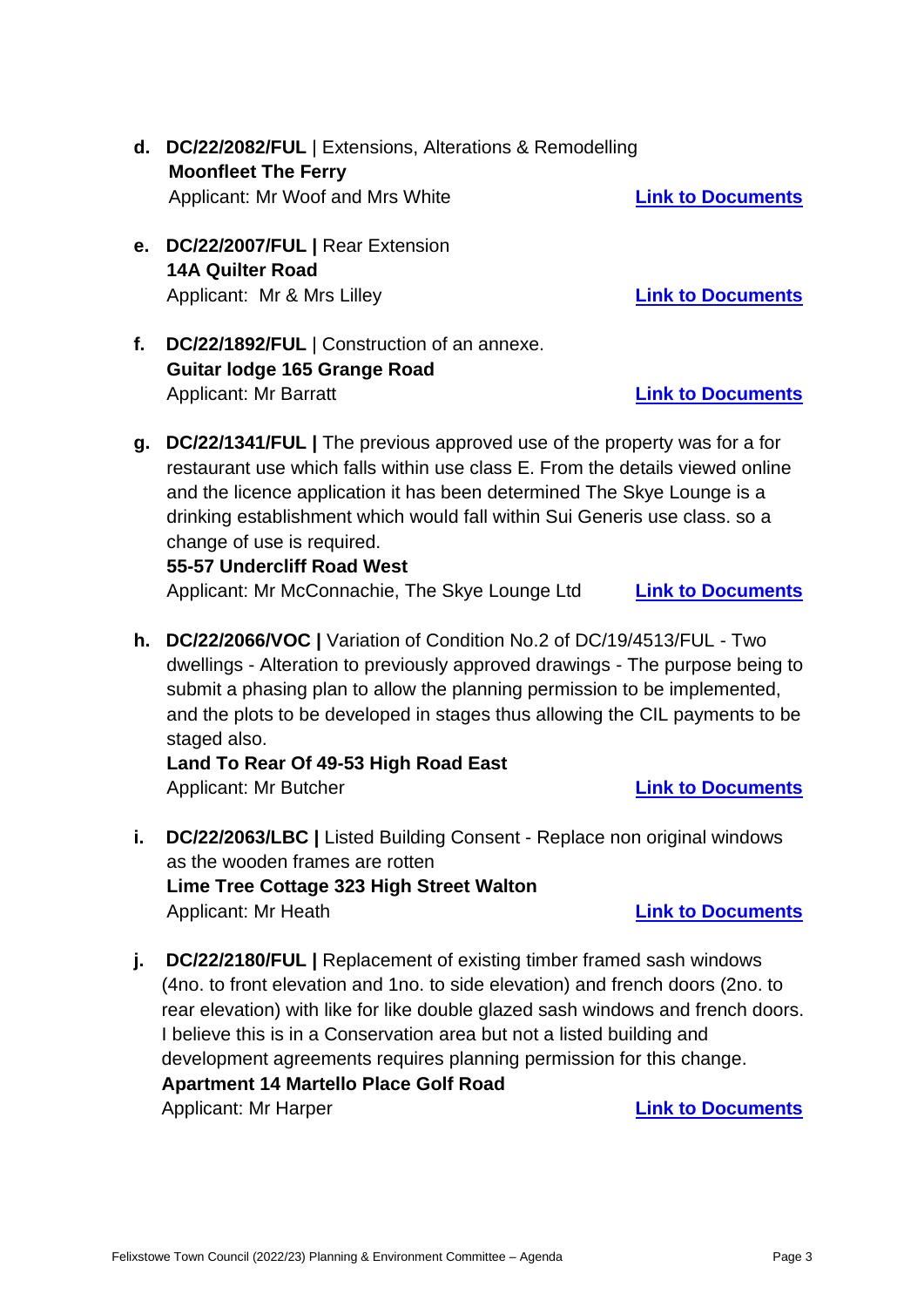# **6. Planning Decisions**

To note the decisions received from East Suffolk Council since the date of the previous agenda and up until the date of this agenda. **(Page 9)**

## **7. St Mary Nursing Home, Felixstowe - Name Suggestions**

To consider a request from the developer for names for the St. Mary's Home redevelopment in to nine residential dwellings. **(Page 9)**

## **8. Correspondence**

To note any items of correspondence.

## **9. Closure**

To close proceedings and confirm the date of the next meeting as scheduled for Wednesday 6<sup>th</sup> July 2022 at 9.15am.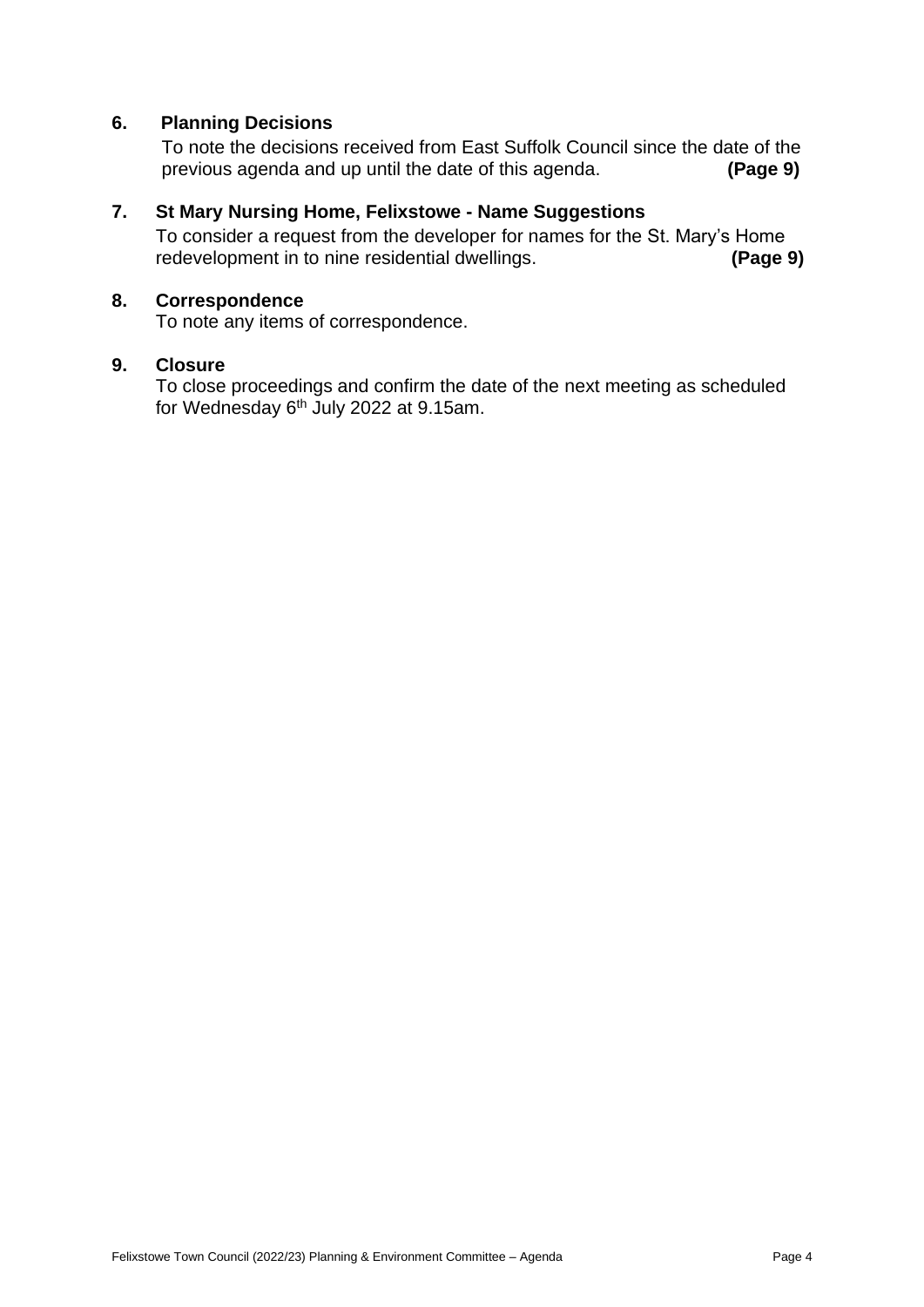# **AGENDA ITEM 4: CONFIRMATION OF MINUTES**

## **MINUTES** of a **PLANNING & ENVIRONMENT COMMITTEE MEETING** held at **TOWN HALL, Felixstowe,** on **Wednesday 8 June 2022** at **9.15am**

- **PRESENT:** Cllr S Bird (Chairman) Cllr S Bennett Cllr A Smith (Vice-Chairman) Cllr M Morris
- **OFFICERS:** Mr A Tadjrishi (Town Clerk) Mrs S Morrison (Planning Administration Assistant) (*via Zoom*)
- **IN ATTENDANCE:** Two members of the public (*one via Zoom*)

#### **447. PUBLIC QUESTION TIME**

None.

# **448. APOLOGIES FOR ABSENCE**

Apologies for absence were received from **Cllr S Gallant, Cllr M Jepson, Cllr D Savage, Cllr S Wiles** and **Cllr K Williams**.

#### **449. DECLARATIONS OF INTEREST**

| Member(s)   | <b>Minute No.</b> | Nature of Interest                                                    |
|-------------|-------------------|-----------------------------------------------------------------------|
| Cllr S Bird | All               | Local Non-Pecuniary (as a Member of East<br>Suffolk Council)          |
| Cllr S Bird | All               | Local Non-Pecuniary (as a Member of<br><b>Suffolk County Council)</b> |

# **450. CONFIRMATION OF MINUTES**

**It was RESOLVED that the Minutes of the Planning & Environment Committee meeting held on 25 May 2022 be confirmed as a true record.** 

# **451. PLANNING APPLICATIONS**

**Committee considered the following planning applications received since the last meeting and RESOLVED to submit the following observations to East Suffolk Council:** 

**A** DC/22/0867/FUL | Two double skinned fuel tanks will be installed on the existing site for the offloading and loading of fuels. These tanks will be installed on new reinforced concrete slabs. An electrical GRP prefabricated unit will be installed for the electrical connections. A catchment area around the two tanks will be surrounded by drainage channels to capture any spills and runoff from the loading of trucks. These channels will lead to sumps which will be connected to a full class 1 interceptor. The existing interceptor releases into the nearby canal; therefore the new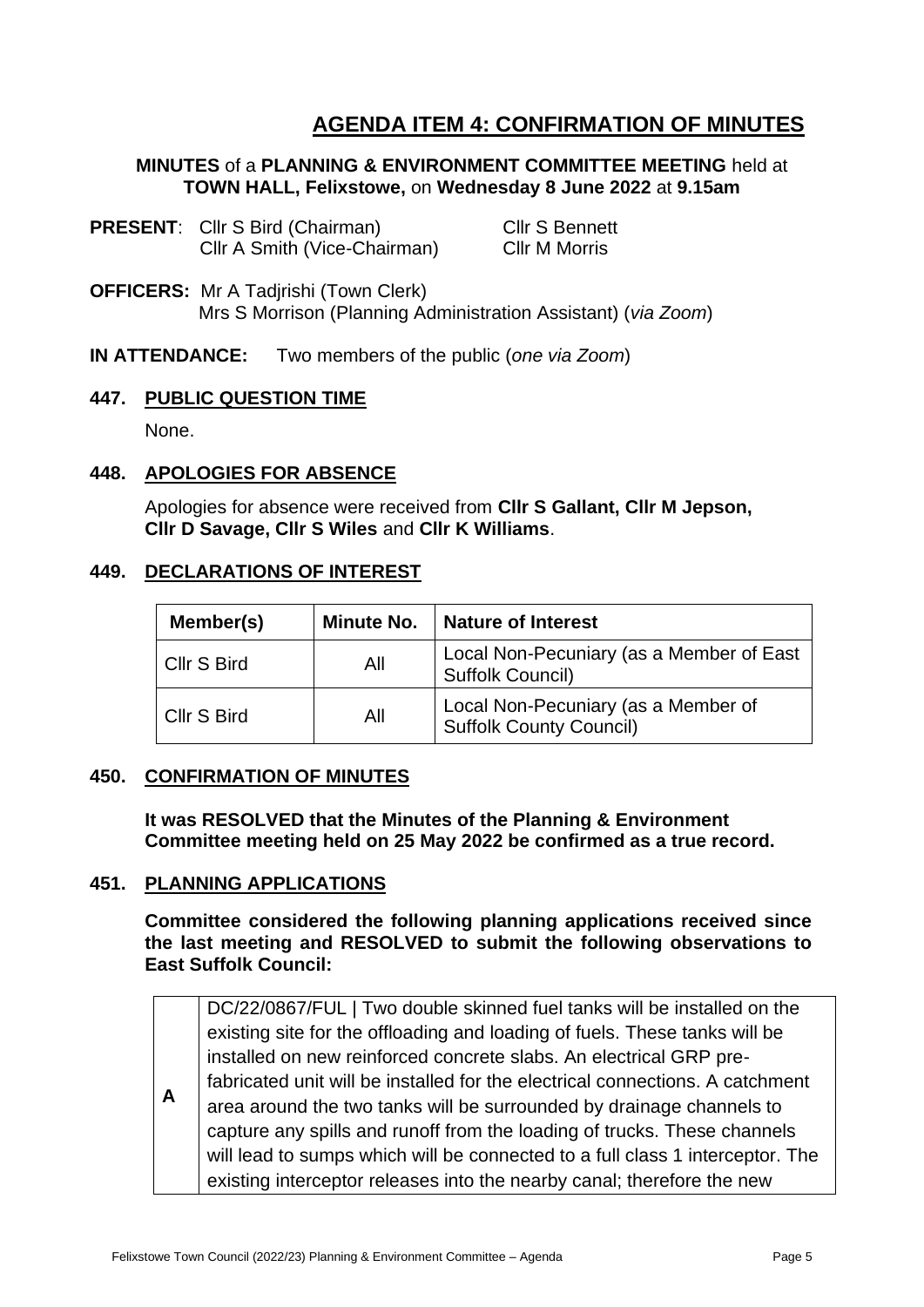interceptor will also drain into the canal. The existing drainage network will be connected into the new network where possible, allowing water collected from the site to be sent to the separator.

**Haven Filling Station Dock Road The Docks**

**Committee recommended APPROVAL subject to satisfactory resolution of the concerns expressed by both ESC Environment Protection and SCC as the Lead Local Flood Authority.** 

| B | DC/22/1996/FUL   Replacement beach side kiosk adjacent to promenade                              |
|---|--------------------------------------------------------------------------------------------------|
|   | Kiosk Site Near Bent Hill The Promenade Undercliff Road West                                     |
|   | Committee recommended APPROVAL and welcomed this addition to<br>the tourism offer in Felixstowe. |

|    | DC/22/1955/FUL   Two bedroom terrace house on empty plot attached to                                                                                                                                                                                                                                                                                                                                          |
|----|---------------------------------------------------------------------------------------------------------------------------------------------------------------------------------------------------------------------------------------------------------------------------------------------------------------------------------------------------------------------------------------------------------------|
| C. | other terraced dwellings                                                                                                                                                                                                                                                                                                                                                                                      |
|    | <b>19 Margaret Street</b>                                                                                                                                                                                                                                                                                                                                                                                     |
|    | Committee recommended REFUSAL. Whilst we greatly welcome<br>redevelopment of this untidy and unattractive site, which is<br>detrimental to the amenity of the neighbourhood. We recommend<br>refusal of this specific design due to the rear first-floor element<br>leading to substantial loss of light to the windows of No.17. We<br>therefore feel that this is contrary to SPG16 and SCLP11.2 para. (c). |

| D | DC/22/2011/FUL   Single storey rear extension                                                                                                                                                                                                                                                                                                                                            |
|---|------------------------------------------------------------------------------------------------------------------------------------------------------------------------------------------------------------------------------------------------------------------------------------------------------------------------------------------------------------------------------------------|
|   | 85 Gainsborough Road                                                                                                                                                                                                                                                                                                                                                                     |
|   | Committee recommended APPROVAL. However, we would ask that the<br>roof design be amended to remove the side parapet such that the roof<br>height at the boundary is no higher than usual eaves height. We also<br>note, with concern, that the applicant's submitted documents make no<br>reference to the fact that this property is within the Felixstowe<br><b>Conservation Area.</b> |

|  | DC/22/1926/FUL   Single storey extension & alterations |
|--|--------------------------------------------------------|
|  | <b>33 Upperfield Drive</b>                             |
|  | <b>Committee recommended APPROVAL.</b>                 |

|  | DC/22/1824/FUL   Single storey extension to kitchen at rear of property |
|--|-------------------------------------------------------------------------|
|  | 24 High Road East                                                       |
|  | <b>Committee recommended APPROVAL.</b>                                  |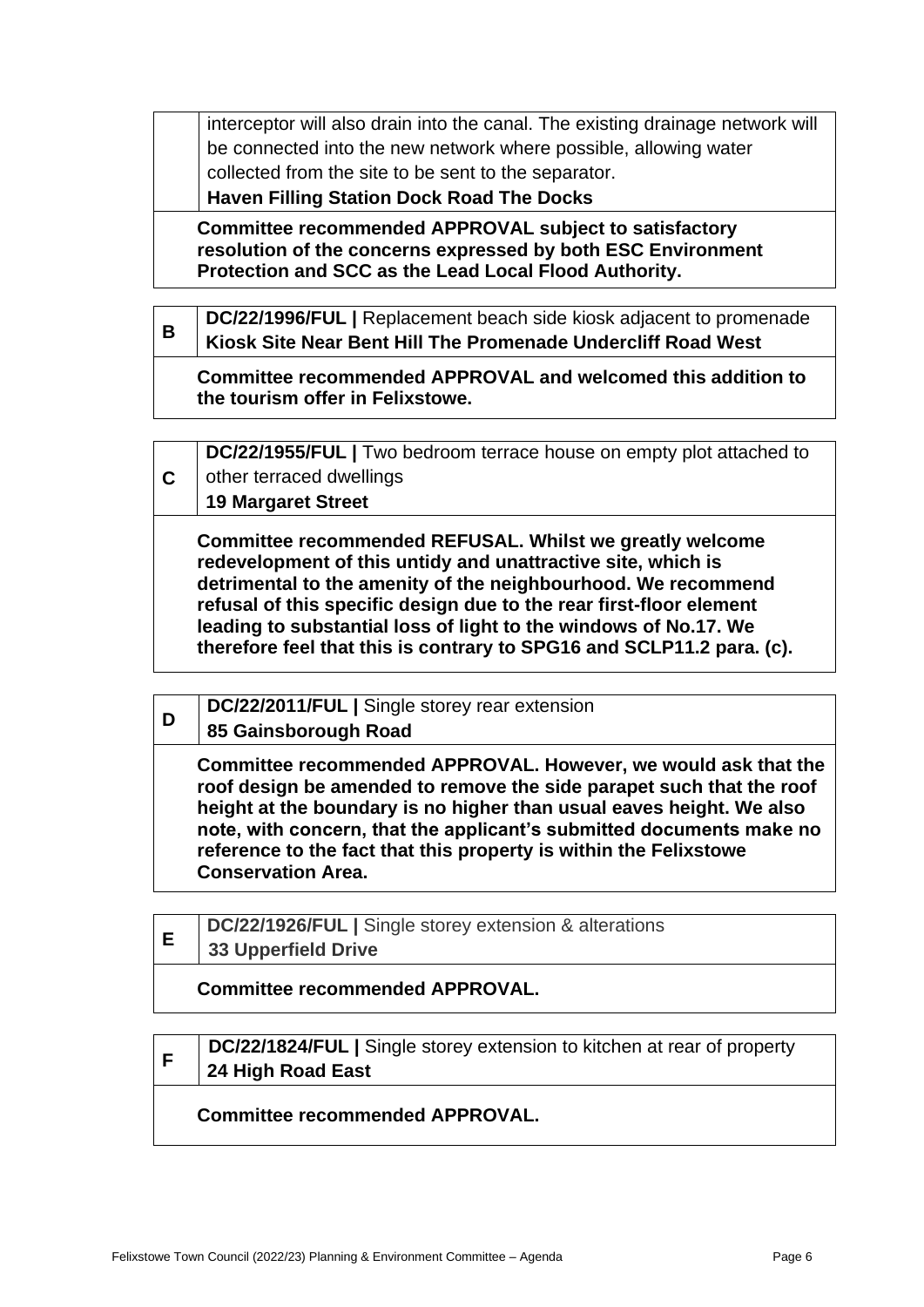**DC/22/1422/FUL |** The proposed works include: - The removal of the existing timber double glazed windows & doors & replacement with UPVC white double glazed windows & doors. Front door grey, remainder white. - Removal of a rear window & brickwork below with the installation of a new patio/french double doorway, colour white. - The removal of brickwork & the installation of lintol & UPVC double glazed window to the side elevation, colour white. - The removal of a central brick pier & two single garage doors. The installation of a new lintol, brickwork over & new electrically operated garage door & frame. White. - To install a 1m high metal estate fence to the LH side front boundary flank to match the front elevation, colour black, oak posts to match.

**6 College Green**

**G**

**Committee recommended APPROVAL having had regard to the fact that the property is within the Conservation Area. We feel that this proposal does conform to this but note, with concern, that the applicant's submitted documents make no refence to the fact that this property is within the Felixstowe Conservation Area.** 

| 38 High Road West | H | DC/22/1756/FUL   To replace the existing White P.v.c.u. windows and<br>doors with windows and doors of the same colour /material and of similar<br>design. No change of use, Private Dwelling. |
|-------------------|---|------------------------------------------------------------------------------------------------------------------------------------------------------------------------------------------------|
|-------------------|---|------------------------------------------------------------------------------------------------------------------------------------------------------------------------------------------------|

**Committee recommended APPROVAL.**

**The meeting was adjourned at 10.39am.**

**The meeting resumed at 10.47am.**

# **452. PLANNING DECISIONS**

**RESOLVED that the decisions on planning applications by East Suffolk Council notified to the Town Council since the previous meeting be noted.**

# **453. STREET NAMING FOR BLOOR HOMES SITE, WALTON HIGH STREET**

Committee considered the request from Bloors Homes for street name ideas. Themes were discussed and it was agreed that the Clerk should submit the Committee's recommendations to Bloor Homes on the basis of the 15 names relating to the RAF's seaplanes programme which were also relevant to coastal/nature, two names relating to the Felixstowe suffragettes, two historic names relevant to Walton and to request that the spine road be named Jubilee Avenue.

# **RESOLVED that the Clerk submit the Committee's recommendations to Bloor Homes on the basis above.**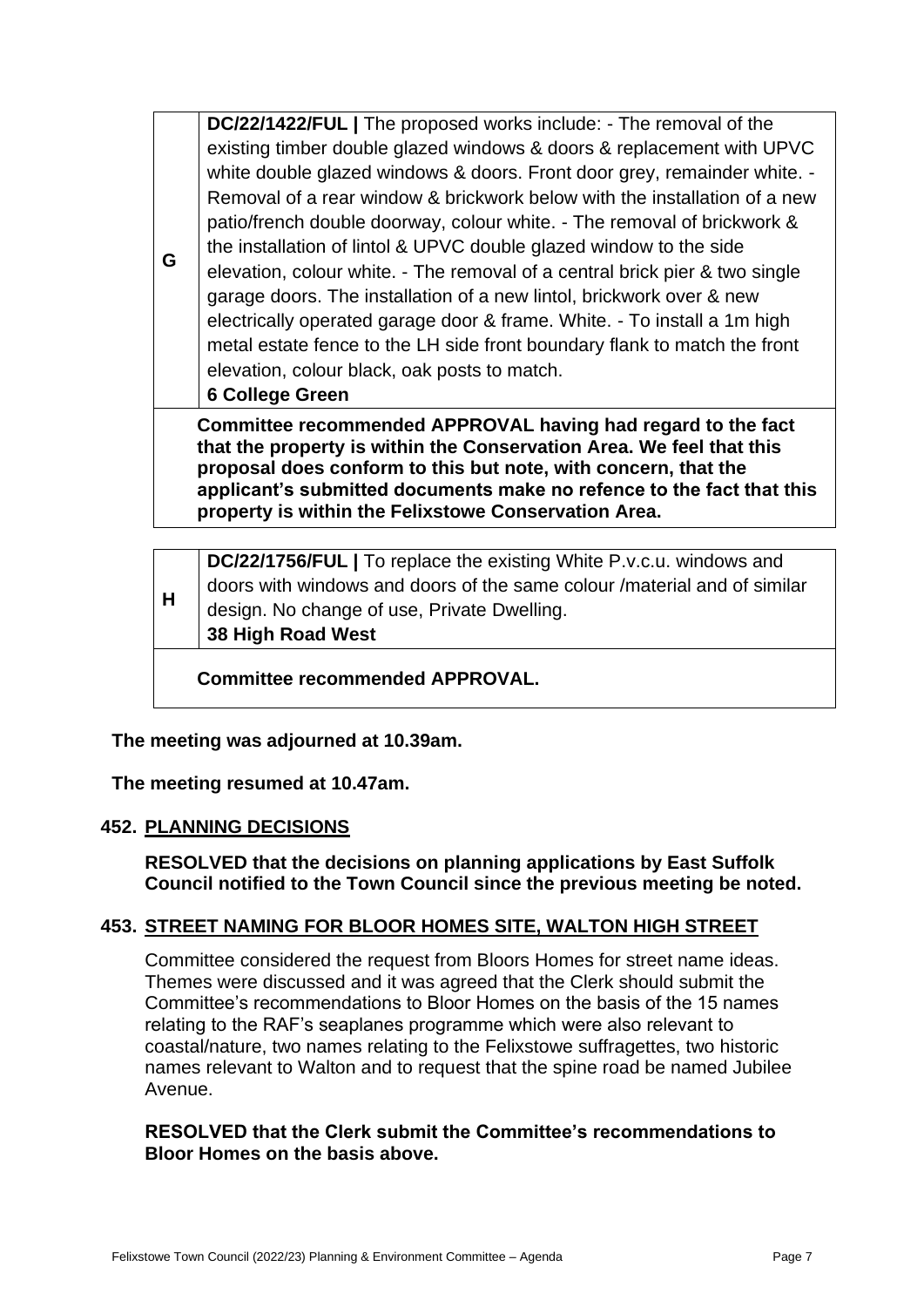# **454. ESC COMMUNITY GOVERNANCE REVIEW (CGR) CONSULTATION**

Committee reviewed the recommendations of East Suffolk Council in relation to the CGR consultation.

**RESOLVED that the recommendations of East Suffolk Council in relation to the CGR consultation be approved; and the Clerk to respond accordingly.**

#### **455. CORRESPONDENCE**

#### **Committee NOTED the following correspondence:**

**i.** Following Committee's concerns that a number of applications had not correctly identified as being within the Felixstowe Conservation Area, the Chairman reported having received confirmation from ESC that applicants were not required to do so. **Committee noted the clarification but would still seek to highlight to ESC such applications.**

#### **456. CLOSURE**

The meeting was closed at 11.35am. It was noted that the next meeting was scheduled to take place on Wednesday 22 June 2022 at 9.15am.